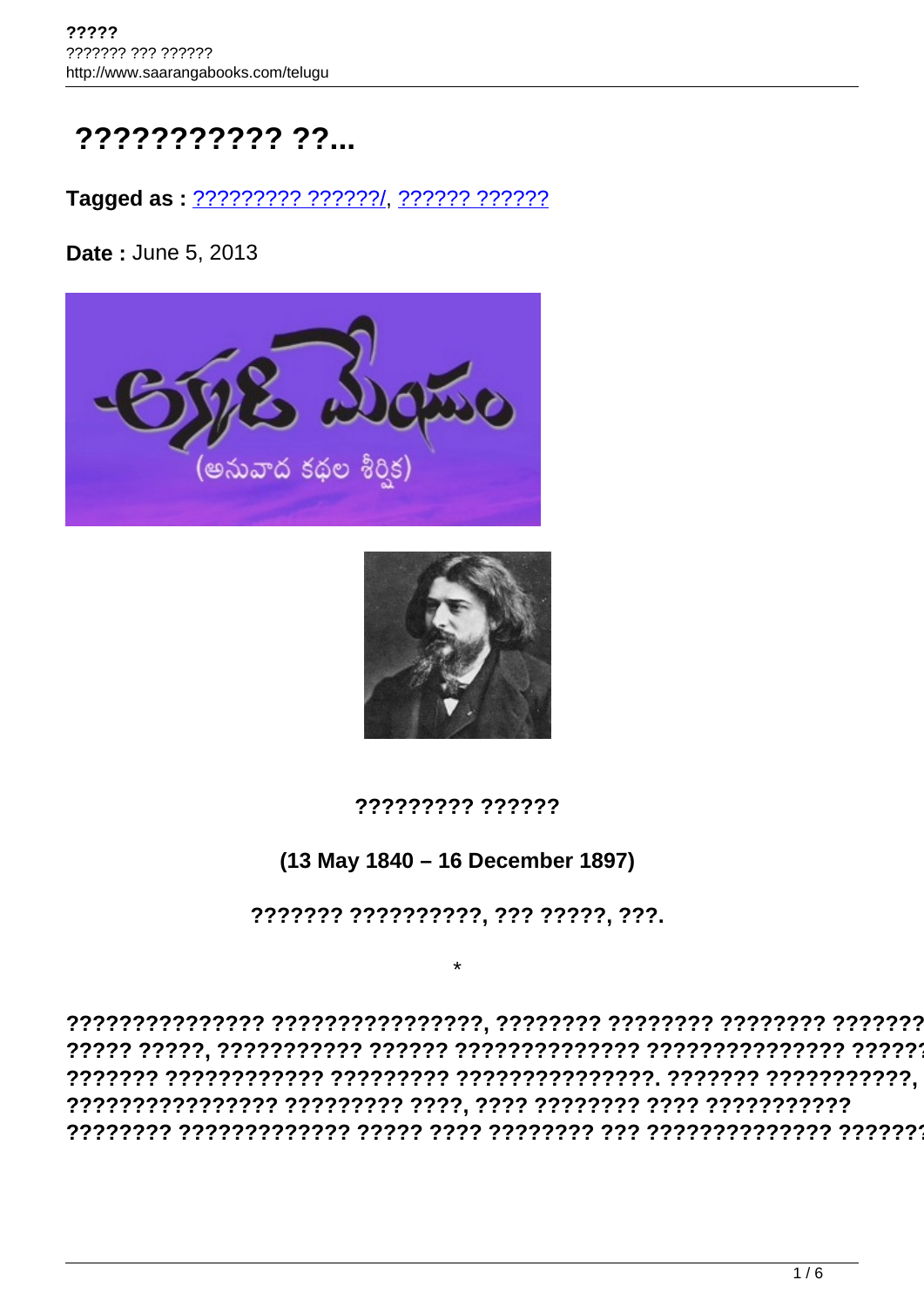77777777 77777777 7777777 77777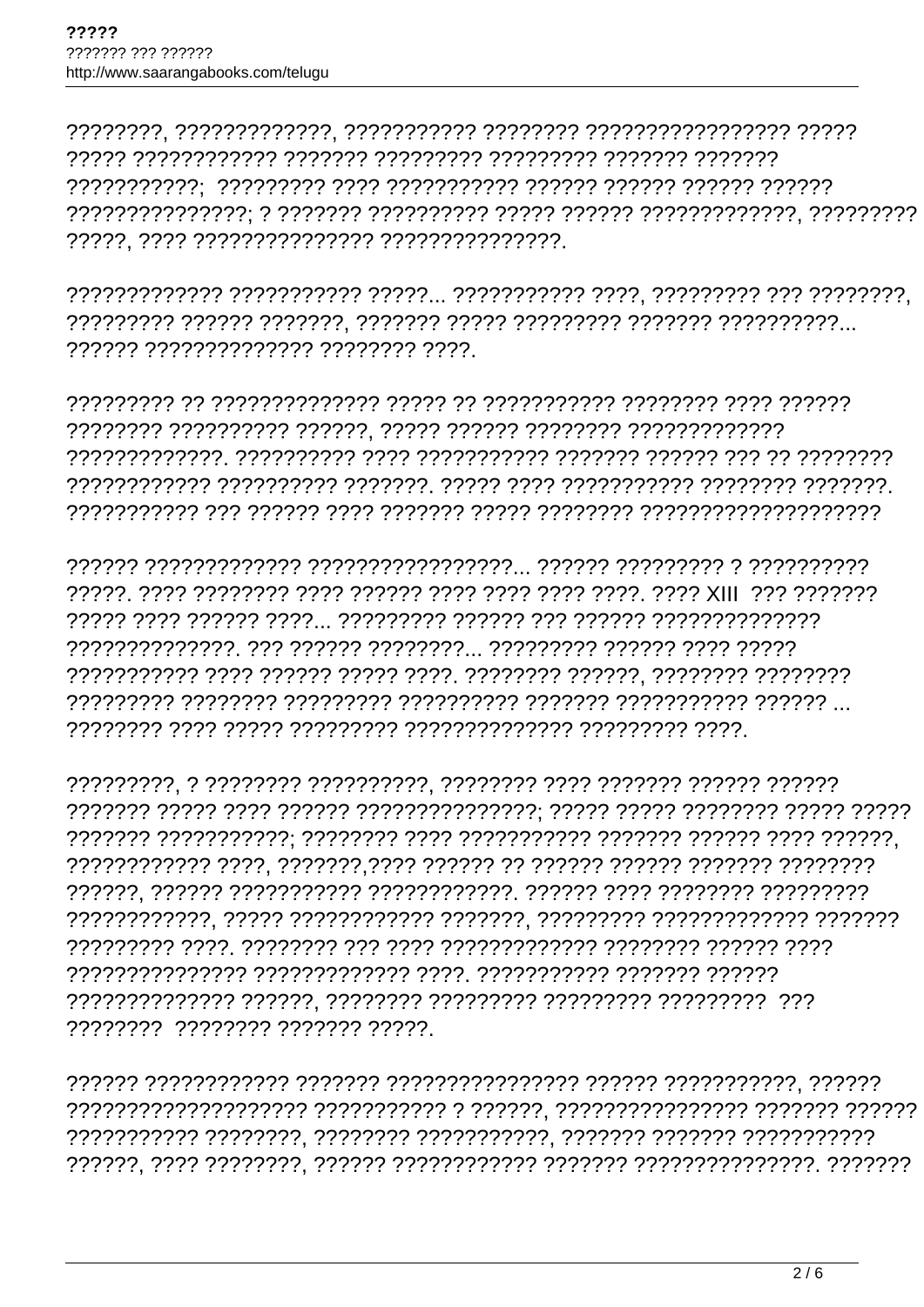????????? ??? ??????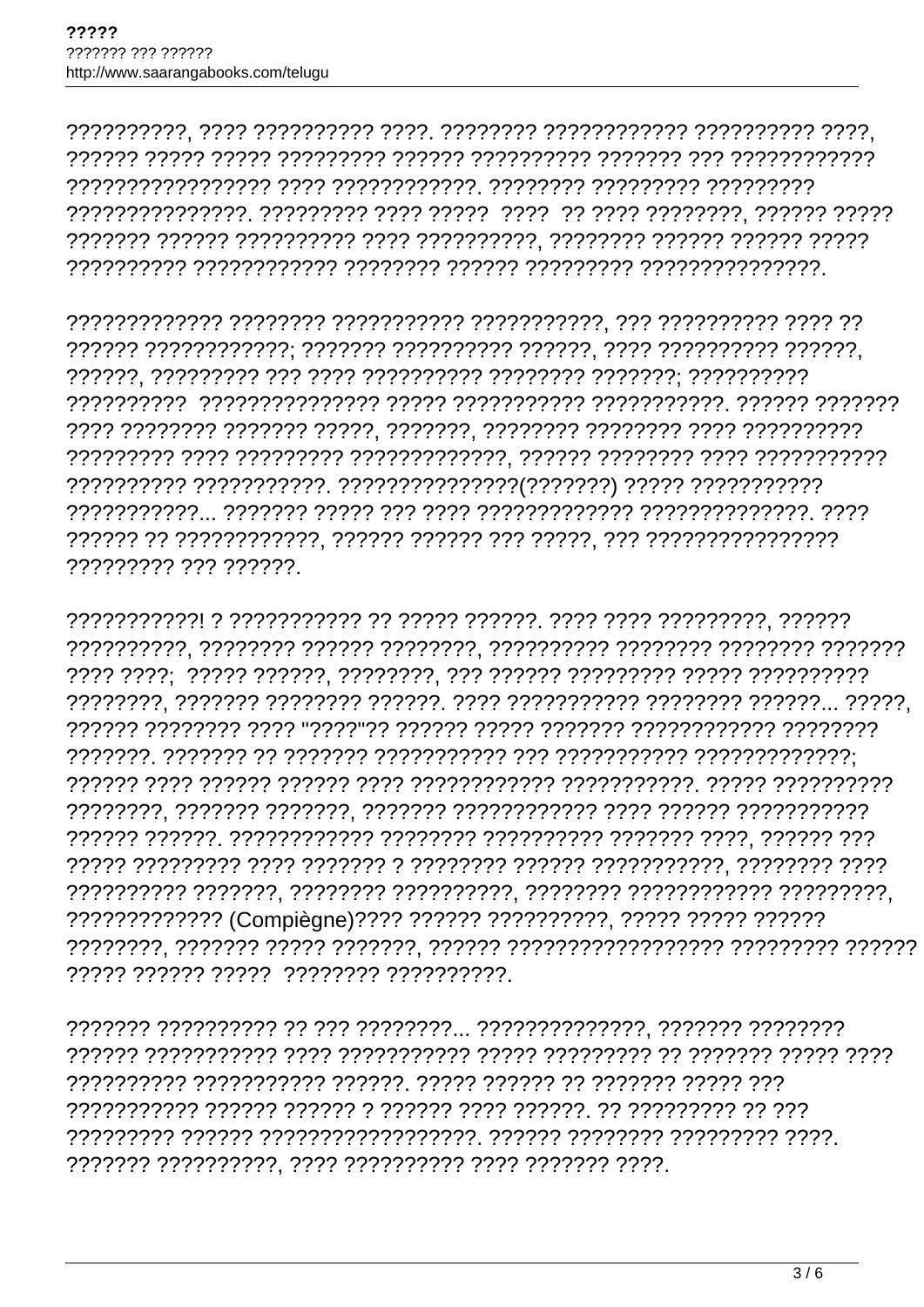7777777777 7777 7777 7777777 7777777

<u>רְיִרְיִרְיָךְ הְיִרְיִרְיִרְיָךְ הְיִרְיָרָךְ הְיִרְיָרְיָךְ הְיִרְיִרְיִרְיֹךְ הְיִרְיֹךָ הְיָרְיָךָ הְיִרְי</u> "???????? ??????? ?? ???? "

????????? ????? ???? ?????????? ?????? (1611-75 ???? ???????, 30 ?????????? 

????????

"????????! ??????? ?? ???? " ??????? ?????? ?????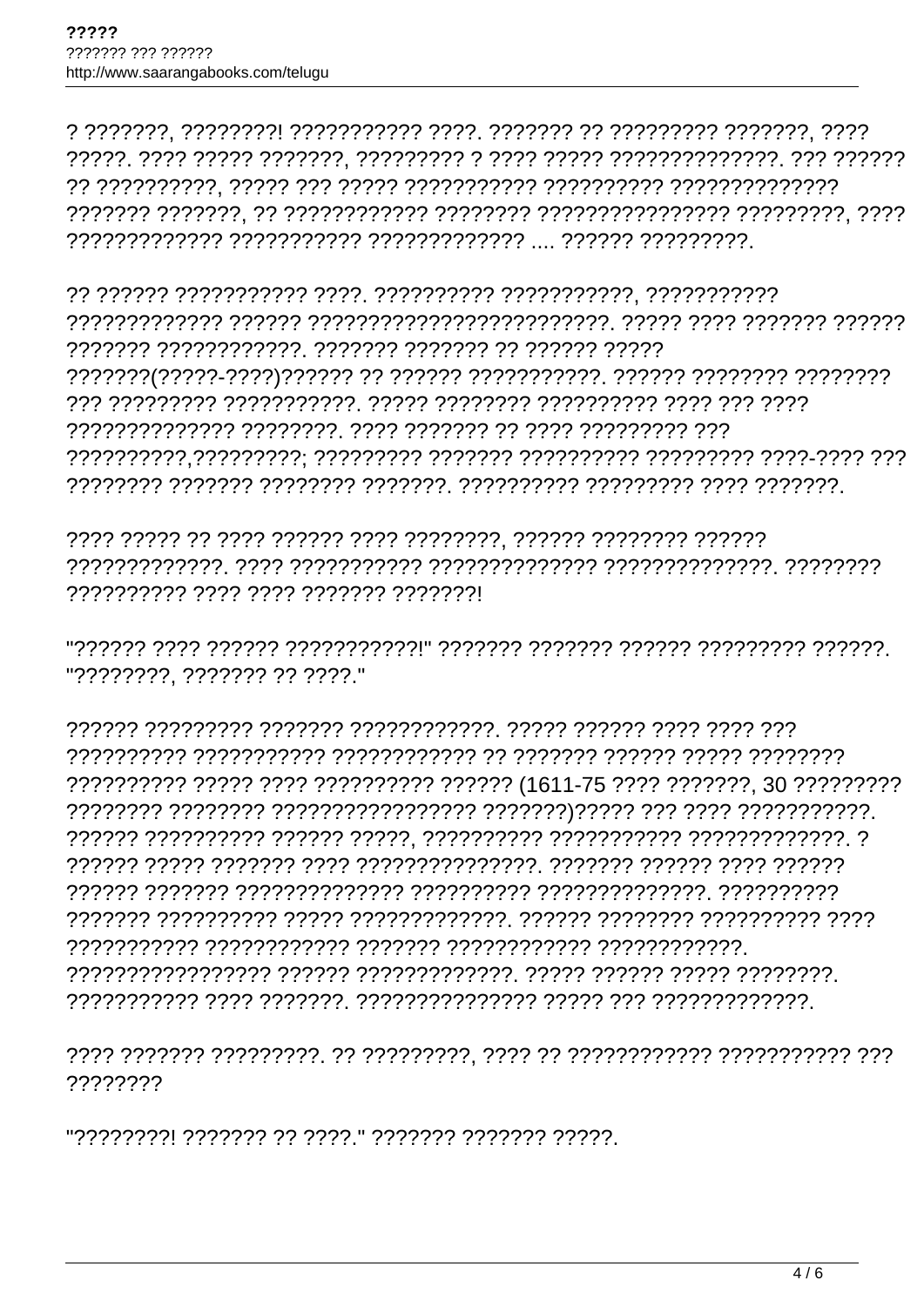777777 77777777 777777777

, ??? ?????? ??????? ????? ??????? ????